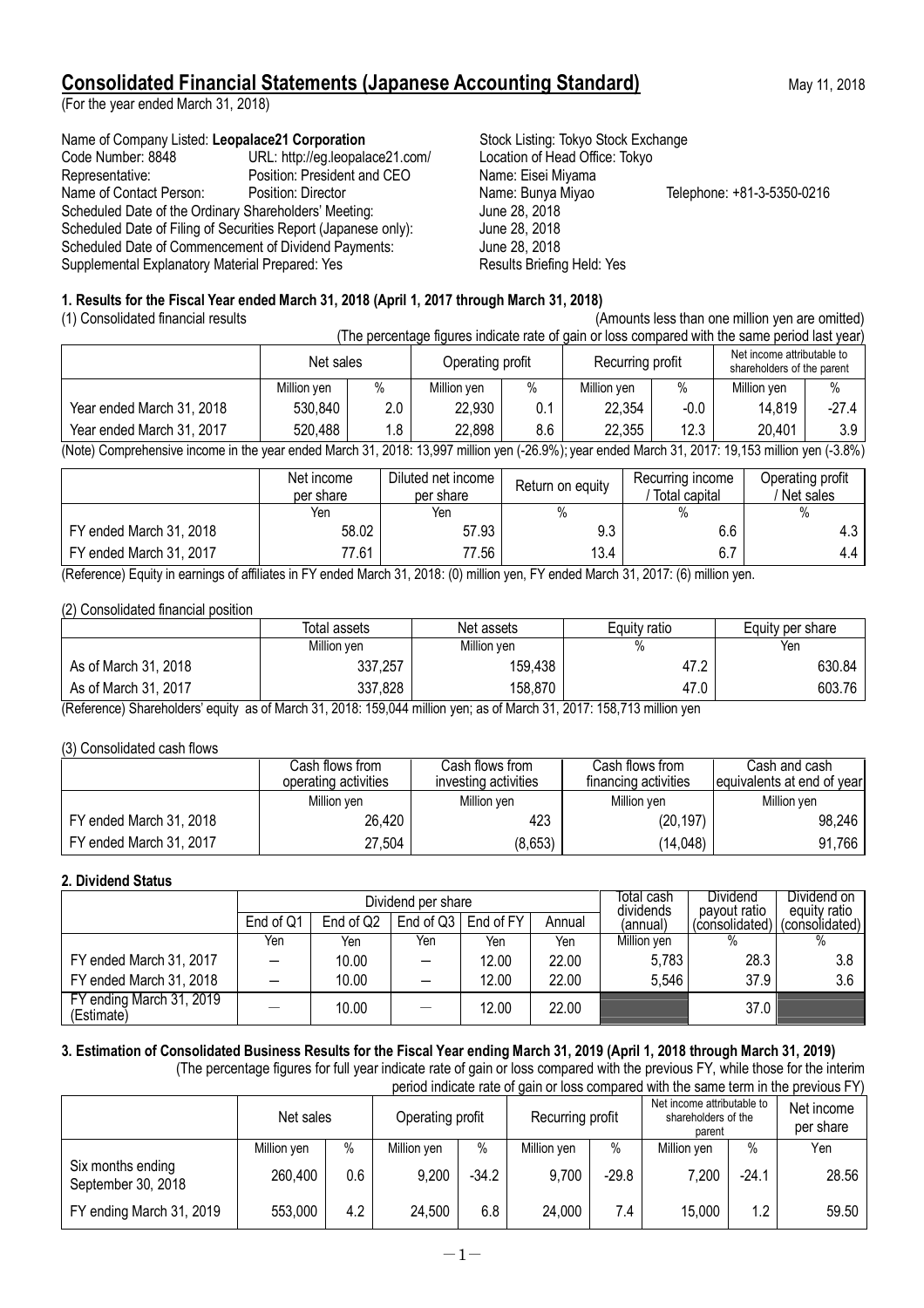## **4. Other**

- (1) Changes in major subsidiaries during the subject period (change in specific subsidiaries resulting in a change in the scope of consolidation): None
- (2) Changes in accounting principles, procedures or reporting methods used in preparation of financial statements
	- (i) Changes in accounting policies accompanying revision of accounting standards, etc.: None
	- (ii) Changes in accounting policies other than (i) above: None
	- (iii) Changes in accounting estimates: None
	- (iv) Restatements: None

### (3) Total number of outstanding shares (common stock)

- (i) Total number of outstanding shares at term end (including treasury stock)
	- As of March 31, 2018: 252,682,515 shares, As of March 31, 2017: 267,443,915 shares
- (ii) Total treasury stock at term end As of March 31, 2018: 567,420 shares, As of March 31, 2017: 4,569,920 shares
- (iii) Average number of outstanding shares during the period As of March 31, 2018: 255,412,984 shares, As of March 31, 2017: 262,874,243 shares

# (Reference) Summary of Non-Consolidated Financial Statements **1. Results of the Fiscal Year Ended March 31, 2018 (April 1, 2017 through March 31, 2018)**

(The percentage figures indicate rate of gain or loss compared with the previous FY)

|                         | Net sales   |     | Operating profit |        | Recurring income |     | Net income  |         |
|-------------------------|-------------|-----|------------------|--------|------------------|-----|-------------|---------|
|                         | Million yen | %   | Million yen<br>% |        | Million yen      | %   | Million yen | %       |
| FY ended March 31, 2018 | 505,849     | 12  | 21,347           | $-1.6$ | 21,879           | 0.7 | 14,917      | $-27.2$ |
| FY ended March 31, 2017 | 499,218     | 0.8 | 21,704           | 6.2    | 21,717           | 9.5 | 20,486      | 5.5     |

|                         | Net income per share | Diluted net income per share |
|-------------------------|----------------------|------------------------------|
|                         | Yen                  | Yen                          |
| FY ended March 31, 2018 | 58.40                | 58.31                        |
| FY ended March 31, 2017 | 77.93                | 77.89                        |

### (2) Non-consolidated financial position

|                      | Total assets | Net assets  | Equity ratio | Equity per share |  |
|----------------------|--------------|-------------|--------------|------------------|--|
|                      | Million yen  | Million yen |              | Yen              |  |
| As of March 31, 2018 | 302,704      | 153,623     | 50.7         | 608.21           |  |
| As of March 31, 2017 | 306,739      | 152,219     | 49.6         | 578.54           |  |

(Reference) Shareholders' equity as of March 31, 2018: 153,339 million yen; as of March 31, 2017: 152,082 million yen

#### **2. Estimation of Non-consolidated Business Results for the Fiscal Year Ending March 31, 2019 (April 1, 2018 through March 31, 2019)** (The percentage figures for full year represent the change compared with the previous FY, while those for the interim

| period represent the change compared with the same term in the previous FY) |             |      |             |                  |             |         |                         |  |  |  |  |
|-----------------------------------------------------------------------------|-------------|------|-------------|------------------|-------------|---------|-------------------------|--|--|--|--|
| Net sales                                                                   |             |      |             | Recurring profit | Net income  |         | Net income<br>per share |  |  |  |  |
|                                                                             | Million yen | $\%$ | Million yen | $\%$             | Million yen | $\%$    | Yen                     |  |  |  |  |
| Six months ending<br>September 30, 2018                                     | 250,300     | 0.6  | 9,200       | $-33.0$          | 6,800       | $-30.1$ | 26.97                   |  |  |  |  |
| FY ending March 31, 2019                                                    | 523,700     | 3.5  | 22,700      | 3.8              | 14,400      | $-3.5$  | 57.12                   |  |  |  |  |

\*Indication regarding the status of auditing:

These financial statements are not subject to auditing under the Financial Instruments and Exchange Act.

\*Explanation on the proper use of the business forecasts, and other special notices:

(Note on the business forecasts and other forward-looking statements)

The business forecasts and other forward-looking statements contained in this report are based on information currently available to the Company and on certain assumptions that Leopalace21 has judged to be reasonable. Readers should be aware that a variety of factors might cause actual results to differ significantly from these forecasts.

For assumptions of business forecasts and notes on the proper use of these forecasts, please refer to pg. 5 "1. Business Results (1) Analysis of Business Results (Outlook for the next fiscal year).

(Method for the acquisition of supplemental explanatory material)

Supplemental Explanatory Material on quarterly financial statements is scheduled to be posted on the Company's web site on May 11, 2018.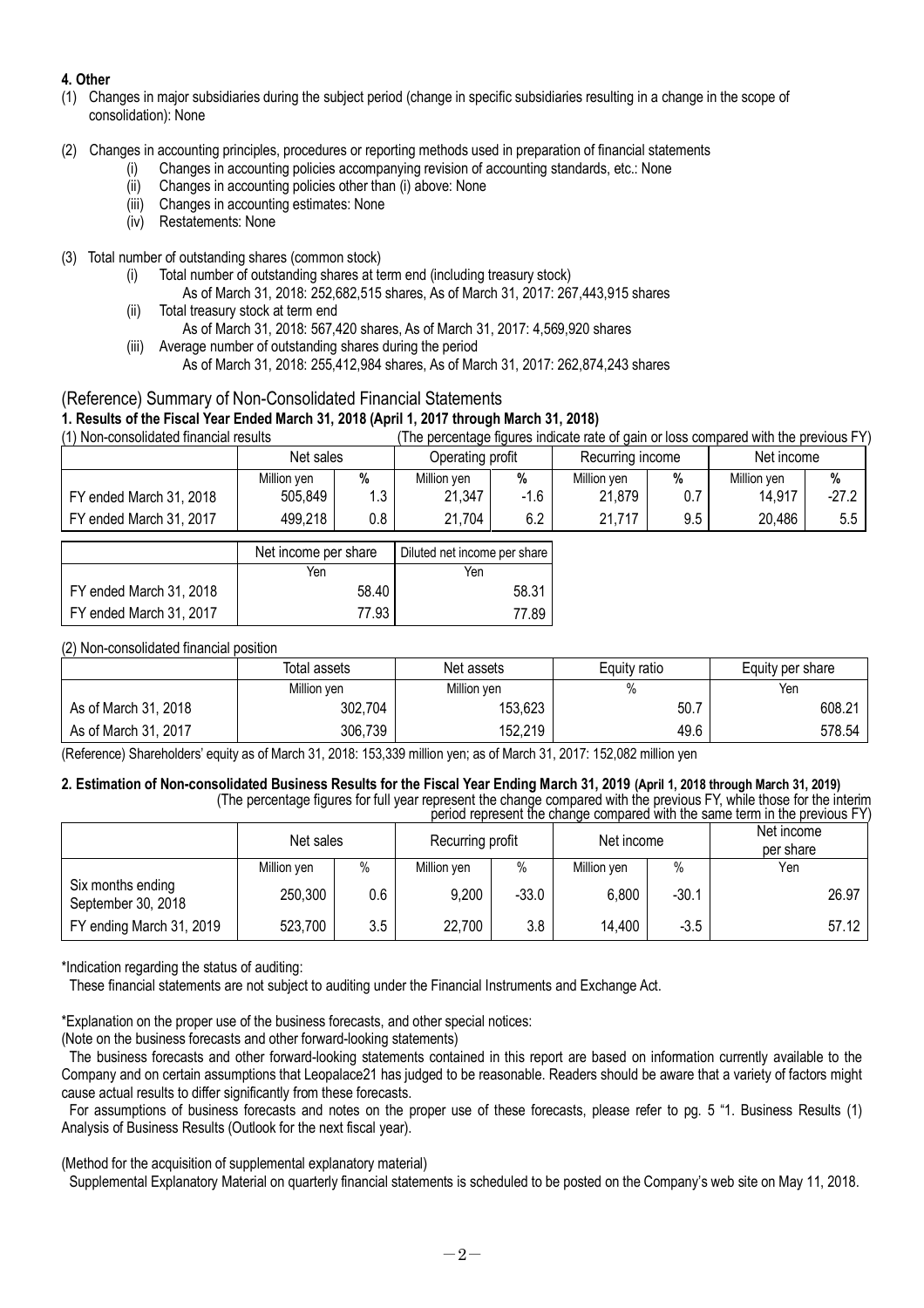# **[Table of Contents]**

| (4) Fundamental Policy on the Distribution of Earnings and Dividends for the Fiscal Year under Review and Next Fiscal Year6 |  |
|-----------------------------------------------------------------------------------------------------------------------------|--|
|                                                                                                                             |  |
|                                                                                                                             |  |
|                                                                                                                             |  |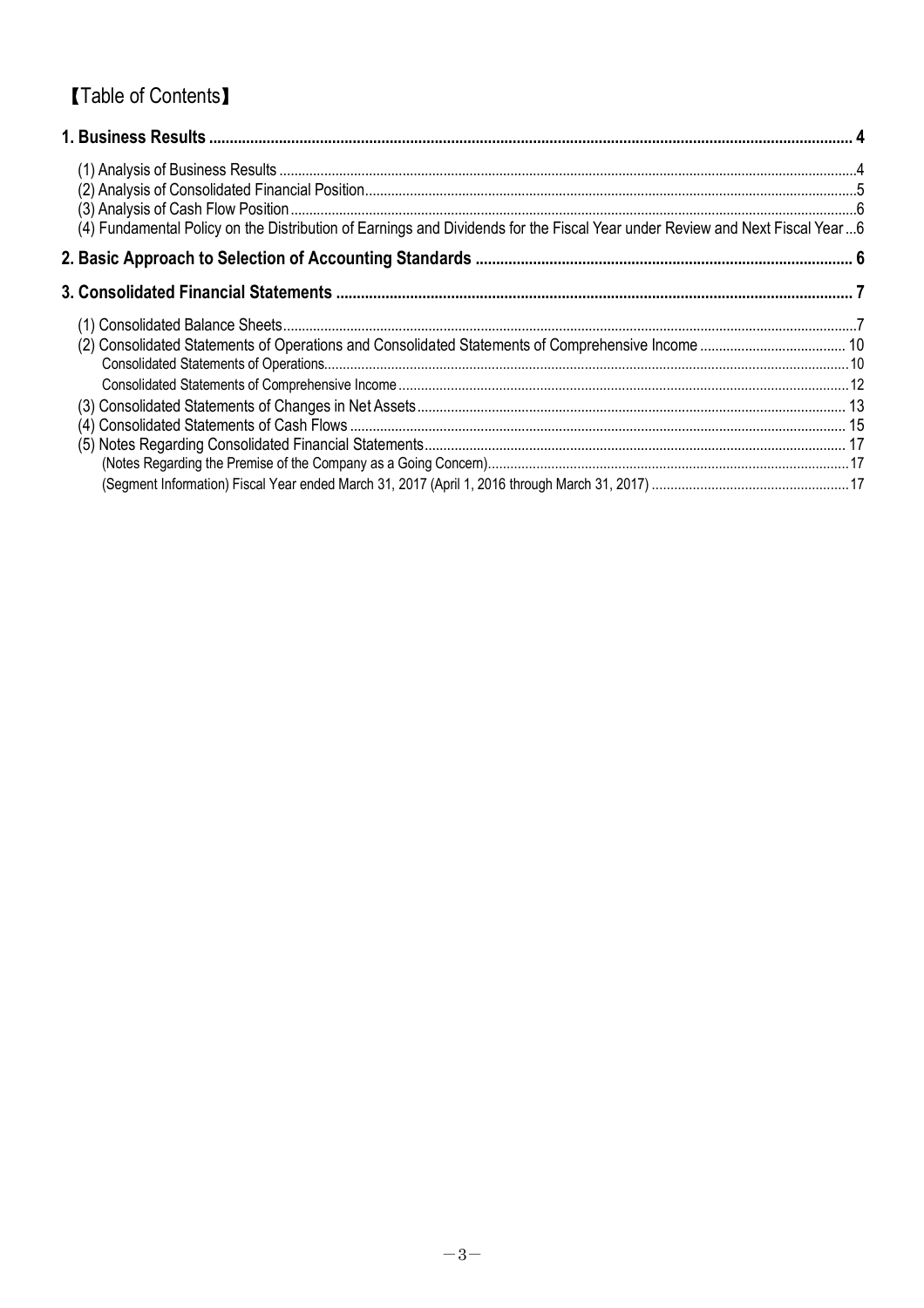# **1. Business Results (1) Analysis of Business Results**

|                         | Net sales | Operating profit | Recurring profit | , וייטן ויטוווויזו<br>Net income attributable<br>to shareholders of the<br>parent |
|-------------------------|-----------|------------------|------------------|-----------------------------------------------------------------------------------|
| FY ended March 31, 2018 | 530,840   | 22,930           | 22,354           | 14,819                                                                            |
| FY ended March 31, 2017 | 520,488   | 22,898           | 22,355           | 20,401                                                                            |
| <b>Difference</b>       | 10,351    | 31               | (0)              | (5, 581)                                                                          |

 $(Million von)$ 

During the subject consolidated fiscal year, the domestic economy showed gradual progression supported by improvements in corporate earnings, employment, and corporate earnings.

New housing starts of leased units decreased for the first time in three years (down 4.0% year-on-year), due to the saturation in demand for inheritance tax reduction strategies as well as the environmental change in apartment loans. As the number of vacant houses continues to increase and recovery in nationwide demand becomes difficult, achieving stable occupancy rates requires constructing apartments in areas with high demand, in addition to providing high-quality products and services that meet tenants' needs.

Under these conditions, the Leopalace21 Group (the "Group") announced the Medium-term Management Plan "Creative Evolution 2020" starting in the fiscal year ended March 31, 2018, aiming to create corporate and new social value with the basic policy of "Supporting continuous growth of core businesses in ways that further increase corporate value while constructing a base for growth  $area<sup>n</sup>$ 

As a result, consolidated net sales for the fiscal year under review came to 530,840 million yen (up 2.0% year-on-year). Operating profit was 22,930 million yen (up 0.1% year-on-year), recurring profit was 22,354 million yen (down 0.0% year-on-year), and net income attributable to shareholders of the parent was 14,819 million yen (down 27.4% year-on-year).

On a non-consolidated basis, net sales was 505,849 million yen (up 1.3% year-on-year), operating profit was 21,347 million yen (down 1.6%), recurring income was 21,879 million yen (up 0.7%), and net income was 14,917 million yen (down 27.2%).

#### (Actual figures by segment)

Effective as of the subject fiscal year, the methods of reportable segment categorization were changed, and previous figures are reclassified according to the revised methods of reportable segment categorization for comparison purposes.

|                                  |                               |                               |                   |                               |                               | (Million yen) |  |
|----------------------------------|-------------------------------|-------------------------------|-------------------|-------------------------------|-------------------------------|---------------|--|
|                                  |                               | Net sales                     |                   | Operating profit              |                               |               |  |
|                                  | FY ended<br>March 31,<br>2017 | FY ended<br>March 31,<br>2018 | <b>Difference</b> | FY ended<br>March 31,<br>2017 | FY ended<br>March 31,<br>2018 | Difference    |  |
| <b>Leasing Business</b>          | 421,342                       | 435,537                       | 14,195            | 23,009                        | 26,062                        | 3,052         |  |
| <b>Development Business</b>      | 80,321                        | 76,587                        | (3, 734)          | 5,786                         | 3,663                         | (2, 123)      |  |
| <b>Elderly Care Business</b>     | 11,536                        | 12,807                        | 1,270             | (1,667)                       | (1, 596)                      | 71            |  |
| Hotels, Resort, & Other Business | 7,287                         | 5,908                         | (1, 379)          | (417)                         | (846)                         | (428)         |  |
| Adjustments                      | $\overline{\phantom{a}}$      | $\blacksquare$                |                   | (3, 812)                      | (4, 353)                      | (540)         |  |
| Total                            | 520,488                       | 530,840                       | 10,351            | 22,898                        | 22,930                        | 31            |  |

(i) Leasing Business

In the Leasing Business, the Group provides added-value services such as "my DIY" (formerly known as "Room Customize") which enable tenants to decorate their rooms, internet service "LEONET," and security system installations in alliance with large security companies. Also, in order to achieve stable occupancy rates, the Group is strengthening sales against corporate customers and increasing support for foreign tenants. In the ASEAN region, the Group develops and manages serviced apartments and offices.

The occupancy rate at the end of the fiscal year was 93.72% (up 2.06 points from the end of the previous fiscal year) and the average occupancy rate for the period was 90.59% (up 2.06 points year-on-year).

The number of units under management at the end of the fiscal year was 570,000 (increasing 1,000 from the end of the previous fiscal year), the number of direct offices was 189 (no change), and the number of franchise offices was 118 (decreasing 1 from the end of the previous fiscal year).

As a result, net sales amounted to 435,537 million yen (up 3.4% year-on-year), and operating profit was 26,062 million yen (up 13.3% year-on-year).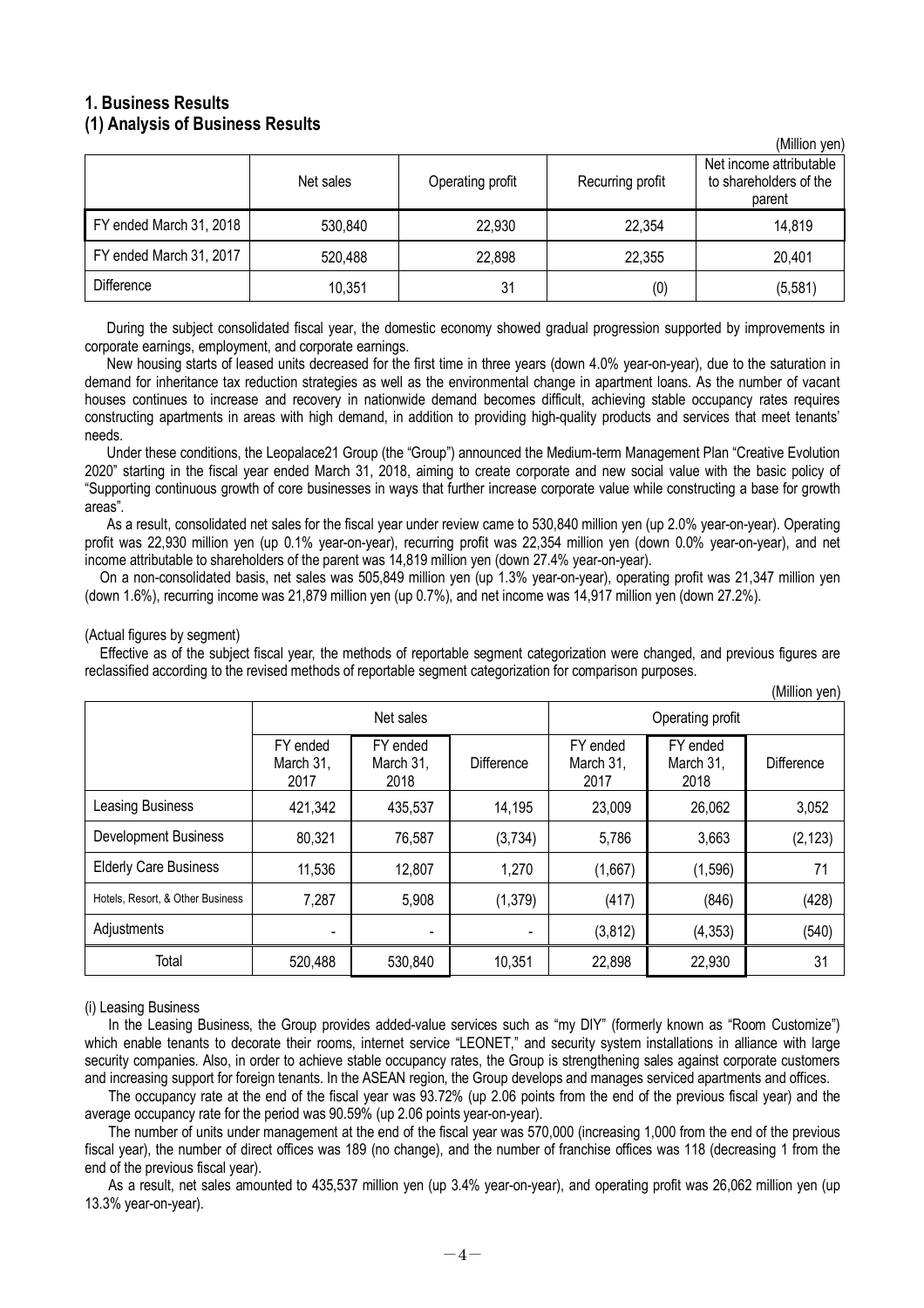#### (ii) Development Business

In the Development Business, the Group focused on supplying apartments in the three metropolitan areas where solid leasing demand is anticipated supported by an increase in population, as well as providing high quality and forefront strategic products. In addition, the Group implemented a new brand attempting to strengthen product competitiveness, expanded construction variations based on "ideal land use", and has begun reconsidering suppliers and product prices to improve profitability.

Also, subsidiary Life Living Co., Ltd. provides development business of condominiums and apartments and subsidiary Morizou Co., Ltd., provides luxury custom-built homes made with Kiso-hinoki.

Orders received during the subject fiscal year amounted to 75,905 million yen (down 13.3% year-on-year) and orders received outstanding stood at 63,966 million yen (down 5.1% from the end of the previous fiscal year).

As a result, net sales came to 76,587 million yen (down 4.6% year-on-year), and operating profit was 3,663 million yen (down 36.7% year-on-year).

#### (iii) Elderly Care Business

Net sales were 12,807 million yen (up 11.0% year-on-year), and operating loss was 1,596 million yen (loss decrease of 71 million yen year-on-year).

#### (iv) Hotels, Resort, & Other Business

Net sales of the resort facilities in Guam, hotels in Japan, and other businesses including the finance business were 5,908 million yen (down 18.9% year-on-year) and operating loss was 846 million yen (loss increase of 428 million yen year-on-year).

#### (Outlook for the next fiscal year)

As for the consolidated business results of the fiscal year ending March 2019, we expect sales of 553,000 million yen (up 4.2% year-on-year), operating profit of 24,500 million yen (up 6.8%), recurring profit of 24,000 million yen (up 7.4%), and net income attributable to shareholders of the parent of 15,000 million yen (up 1.2%).

This forward-looking statement is based on the information which is available on the date of release, but actual results may differ significantly from these forecasts due to various factors.

|                      | Assets  | Liabilities |         |
|----------------------|---------|-------------|---------|
| As of March 31, 2018 | 337,257 | 177,819     | 159,438 |
| As of March 31, 2017 | 337,828 | 178,958     | 158,870 |
| <b>Difference</b>    | (570)   | (1, 139)    | 568     |

 $(Millian$   $van$ 

### **(2) Analysis of Consolidated Financial Position**

Total assets at the end of the fiscal year decreased 570 million yen from the end of the previous fiscal year to 337,257 million yen. This was mainly attributable to a decrease of 16,750 million yen in land due to sale of assets, despite an increase of 5,546 million yen in investment securities, 2,376 million yen leased assets (net), and 2,111 million yen in cash and cash equivalents.

Total liabilities decreased 1,139 million yen from the end of the previous fiscal year to 177,819 million yen. This primarily reflected a decrease of 3,966 million yen in bonds, 3,956 million yen in liability for retirement benefits due to the establishment of a retirement benefit trust, 2,902 million yen in accounts payable for completed projects, and 1,601 million yen in accrued income taxes, despite an increase of 5,077 million yen in borrowings, 3,271 million yen in accounts payable-other, and 2,800 million yen in lease obligations.

Net assets increased 568 million yen from the end of the previous fiscal year to 159,438 million yen, due to a recording of 14,819 million yen in net income attributable to shareholders of the parent despite a payment of dividends of 5,675 million yen and share repurchases of 8,000 million yen. The ratio of shareholders' equity to assets rose 0.2 points from the end of the previous fiscal year to 47.2%.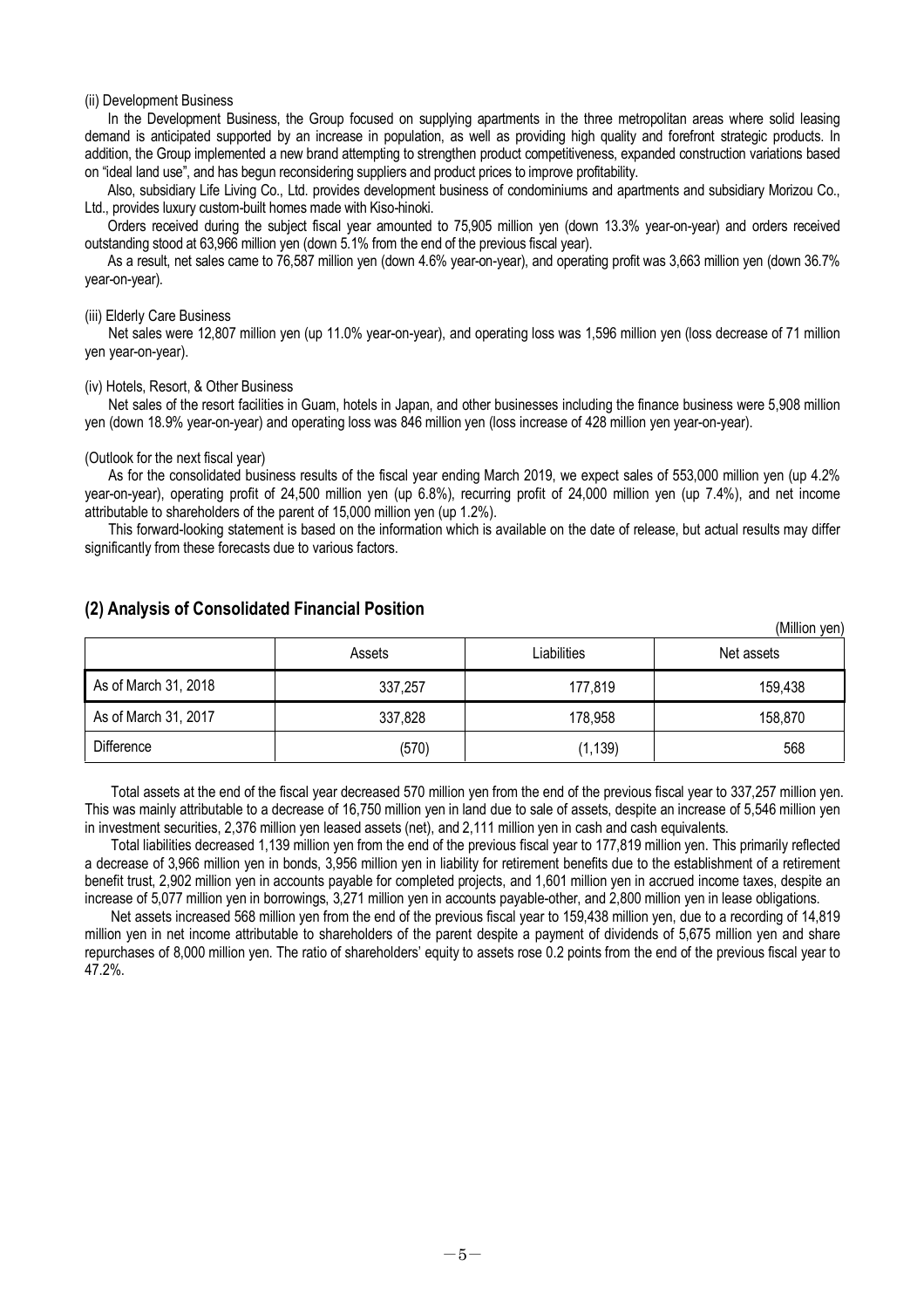### **(3) Analysis of Cash Flow Position**

Cash flow from operating activities was a net inflow of 26,420 million yen (a decrease of 1,083 million yen in net inflow from the previous fiscal year). This was mainly due to 15,150 million yen of income before taxes and minority interests, 11,726 million yen of depreciation and amortization, and 7,594 million yen in impairment loss, despite a decrease of 3,786 million yen in liability for retirement benefits due to the establishment of a retirement benefit trust and income taxes paid of 1,902 million yen.

Cash flow from investing activities was a net inflow of 423 million yen (an increase of 8,653 million yen in net inflow from the previous fiscal year). This was primarily due to proceeds from sale of property, plant and equipment of 14,121 million yen and proceeds from withdrawal of time deposits of 5,486 million yen, despite payment for purchase of property, plant and equipment of 9,856 million yen and payment for purchase of investment securities of 5,966 million yen.

Cash flow from financing activities was a net outflow of 20,197 million yen (a decrease of 6,148 million yen in net outflow from the previous fiscal year). This was chiefly due to payment for purchases of treasury stock of 8,000 million yen, payment of dividends of 5,675 million yen, and a repayment of finance lease obligations of 6,795 million yen.

As a result, cash and cash equivalents at the end of the consolidated fiscal year under review stood at 98,246 million yen, an increase of 6,480 million yen from the end of the previous fiscal year.

|                                                        | FY ended<br>March 31, 2014 | FY ended<br>March 31, 2015 | FY ended<br>March 31, 2016 | FY ended<br>March 31, 2017 | FY ended<br>March 31, 2018 |
|--------------------------------------------------------|----------------------------|----------------------------|----------------------------|----------------------------|----------------------------|
| Equity ratio (%)                                       | 35.9                       | 40.4                       | 44.2                       | 47.0                       | 47.2                       |
| Market price based equity ratio<br>$(\% )$             | 45.2                       | 53.5                       | 54.6                       | 44.7                       | 66.3                       |
| Ratio of cash flow to interest-<br>bearing debt (year) | 2.4                        | 2.8                        | 2.3                        | 1.8                        | 2.0                        |
| Interest coverage ratio (ratio)                        | 9.8                        | 13.8                       | 23.6                       | 39.8                       | 37.0                       |

(Reference) Trends in cash flow indicators

Equity ratio: Shareholders' equity/assets

Market price based equity ratio: Market capitalization/assets

Ratio of cash flow to interest-bearing debt: Interest-bearing debt/cash flow

Interest coverage ratio: Cash flow/interest paid

- (Note 1) Ratios are calculated based on consolidated financial data.
- (Note 2) Market capitalization is calculated as closing price at the end of the fiscal year x shares outstanding at the end of the fiscal year (excluding treasury stock).
- (Note 3) Cash flow is cash flow from operations from the Consolidated Statements of Cash Flow. Interest-bearing debt is all of the debt noted on the Consolidated Balance Sheets on which interest is being paid.

## **(4) Fundamental Policy on the Distribution of Earnings and Dividends for the Fiscal Year under Review and Next Fiscal Year**

To increase shareholders' value, the Company will not only distribute profit earned from business measures in the form of dividends, but will maximize mid- to long-term corporate value and increase EPS (earnings per share) through investments in matters such as real estate, overseas businesses, mergers and acquisitions, IT, and research and development.

In the Medium-term Management Plan, the Group has set a total return ratio target (50% in the fiscal year ending March 2019), and will aim to distribute profit to shareholders by flexibly repurchasing shares while monitoring share price trends, with proceeds from asset sales.

For the subject fiscal year, the Company plans to pay a year-end dividend of 12 yen. The mid-term dividend was 10 yen, meaning a total of 22 yen, with a dividend payout ratio of 37.9% and a total return ratio of 92.3%.

For the next fiscal year, the Company plans a mid-term dividend of 10 yen, a year-end dividend of 12 yen, with a total of 22 yen.

### **2. Basic Approach to Selection of Accounting Standards**

The Group prepares consolidated financial statements according to the Japanese accounting standards in consideration of comparability in terms of the period of consolidated financial statements and comparability among companies. As for the application of the International Financial Reporting Standards (IFRS), we will take the appropriate actions in light of the change in the ratio of foreign shareholders and movements of other companies in the same industry in Japan, among other factors.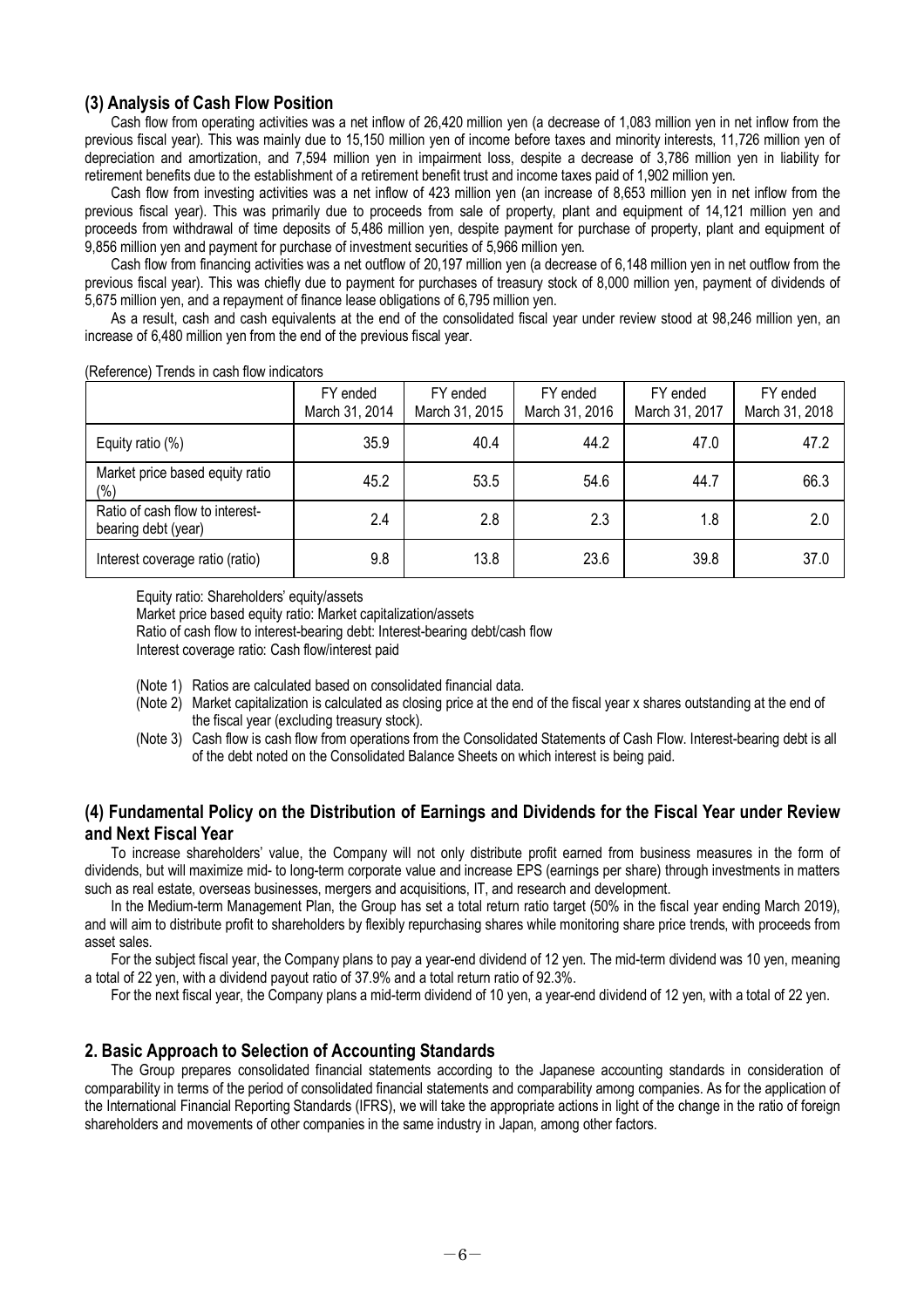# **3. Consolidated Financial Statements**

**(1) Consolidated Balance Sheets**

| (Million yen)                              |                |                |  |  |
|--------------------------------------------|----------------|----------------|--|--|
|                                            | March 31, 2018 | March 31, 2017 |  |  |
| <assets></assets>                          |                |                |  |  |
| <b>Current assets</b>                      |                |                |  |  |
| Cash and cash equivalents                  | 106,543        | 104,432        |  |  |
| Trade receivables                          | 7,626          | 6,547          |  |  |
| Accounts receivable for completed projects | 1,957          | 2,355          |  |  |
| Operating loans                            | 389            | 675            |  |  |
| <b>Securities</b>                          | 462            | 121            |  |  |
| Real estate for sale                       | 952            | 421            |  |  |
| Real estate for sale in progress           | 2,571          | 1,849          |  |  |
| Payment for construction in progress       | 458            | 518            |  |  |
| Raw materials and supplies                 | 528            | 526            |  |  |
| Prepaid expenses                           | 3,544          | 2,827          |  |  |
| Deferred tax assets                        | 8,494          | 8,636          |  |  |
| Other accounts receivable                  | 1,027          | 831            |  |  |
| Others                                     | 4,249          | 4,228          |  |  |
| Allowance for doubtful accounts            | (145)          | (186)          |  |  |
| <b>Total current assets</b>                | 138,661        | 133,786        |  |  |
| <b>Non-current assets</b>                  |                |                |  |  |
| Property, plant, and equipment             |                |                |  |  |
| <b>Buildings and structures</b>            | 93,363         | 102,680        |  |  |
| Accumulated depreciation                   | (50, 657)      | (60, 852)      |  |  |
| Net                                        | 42,705         | 41,827         |  |  |
| Machinery, equipment, and vehicles         | 21,254         | 21,741         |  |  |
| Accumulated depreciation                   | (8,707)        | (7, 535)       |  |  |
| Net                                        | 12,547         | 14,206         |  |  |
| Land                                       | 63,638         | 80,388         |  |  |
| Leased assets                              | 31,839         | 24,795         |  |  |
| Accumulated depreciation                   | (15, 810)      | (11, 143)      |  |  |
| Net                                        | 16,028         | 13,652         |  |  |
| Construction in progress                   | 5,208          | 3,911          |  |  |
| <b>Others</b>                              | 10,990         | 9,770          |  |  |
| Accumulated depreciation                   | (7, 775)       | (8, 489)       |  |  |
| Net                                        | 3,215          | 1,281          |  |  |
| Total property, plant, and equipment       | 143,344        | 155,267        |  |  |
| Intangible fixed assets                    |                |                |  |  |
| Goodwill                                   | 2,886          | 3,181          |  |  |
| <b>Others</b>                              | 8,102          | 8,461          |  |  |
| <b>Total intangible fixed assets</b>       | 10,988         | 11,642         |  |  |
| Investments and other assets               |                |                |  |  |
| Investment securities                      | 17,999         | 12,453         |  |  |
| Long-term loans                            | 513            | 516            |  |  |
| <b>Bad debts</b>                           | 1,264          | 1,246          |  |  |
| Long-term prepaid expenses                 | 3,831          | 3,820          |  |  |
| Deferred tax assets                        | 18,268         | 17,486         |  |  |
| Others                                     | 3,969          | 3,129          |  |  |
| Allowance for doubtful accounts            | (2,023)        | (2,073)        |  |  |
| Total investments and other assets         | 43,823         | 36,579         |  |  |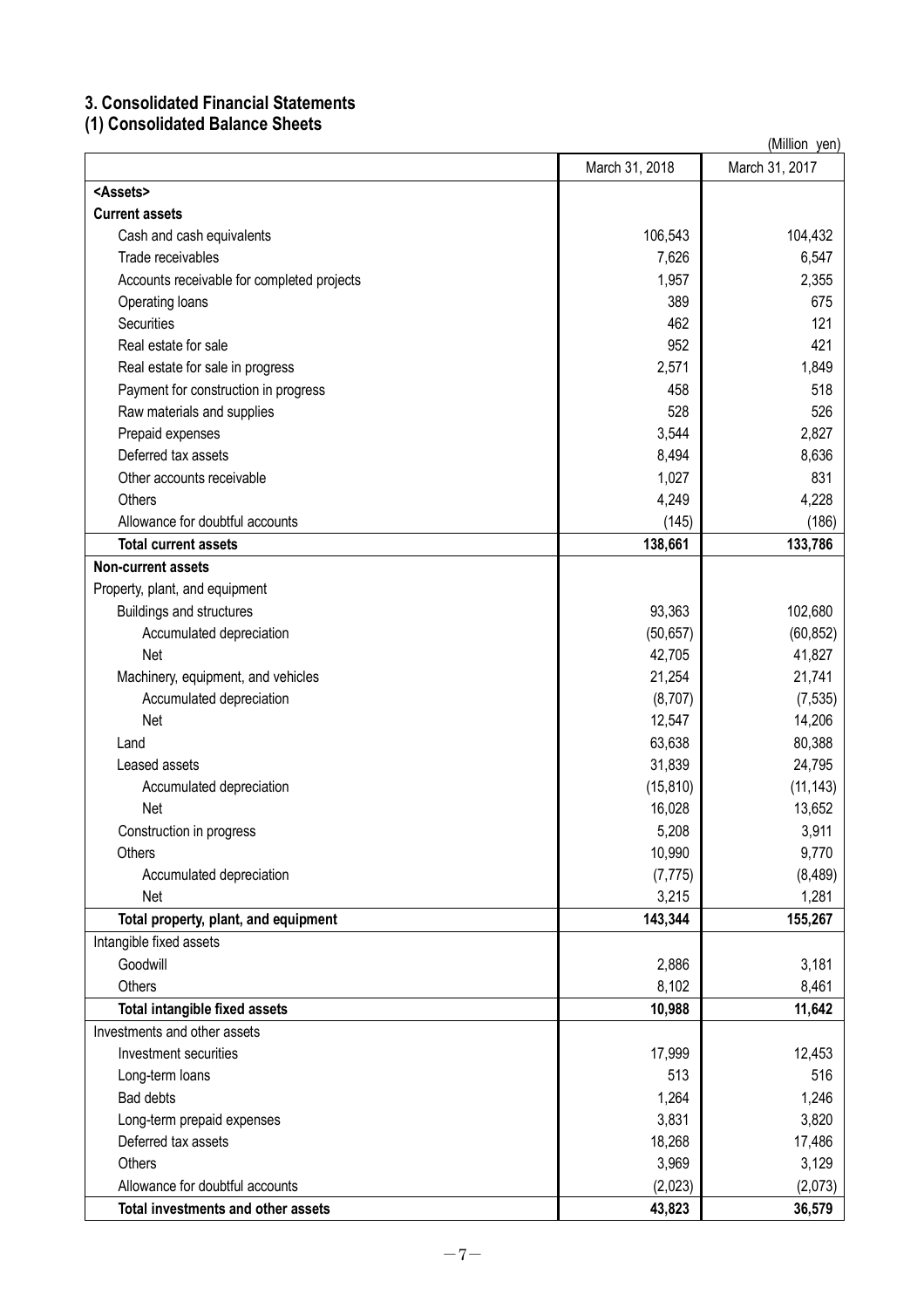| Total non-current assets        | 198,156 | 203,489 |
|---------------------------------|---------|---------|
| Deferred assets                 |         |         |
| Allowance for doubtful accounts | 440     | 552     |
| <b>Total deferred assets</b>    | 440     | 552     |
| <b>Total assets</b>             | 337,257 | 337,828 |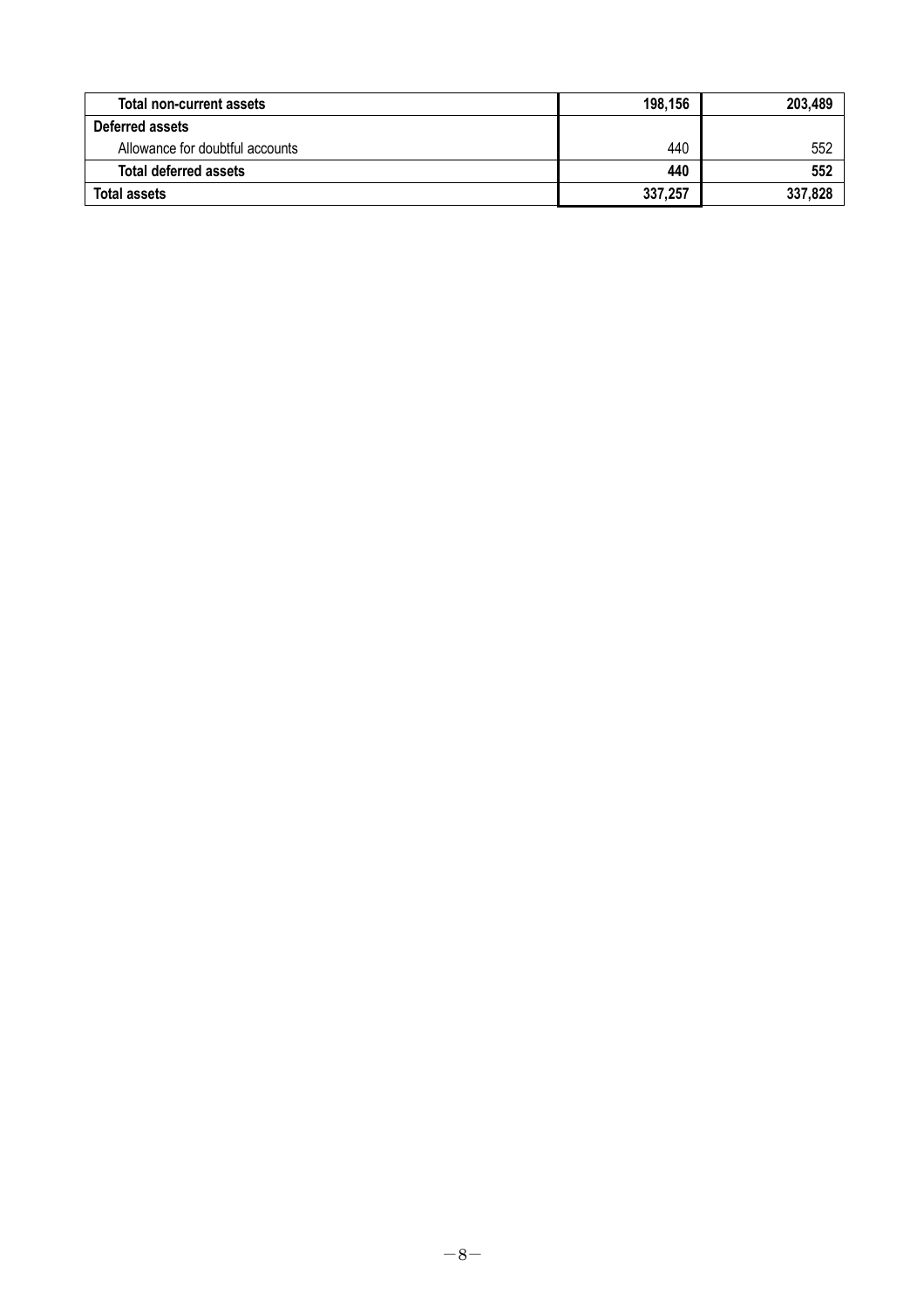| (Million yen)                                          |                |                |  |  |
|--------------------------------------------------------|----------------|----------------|--|--|
|                                                        | March 31, 2018 | March 31, 2017 |  |  |
| <liabilities></liabilities>                            |                |                |  |  |
| <b>Current liabilities</b>                             |                |                |  |  |
| Accounts payable                                       | 4,245          | 2,826          |  |  |
| Accounts payable for completed projects                | 9,283          | 12,186         |  |  |
| Short-term borrowings                                  | 1,210          |                |  |  |
| Long-term debt due within one year                     | 1,754          | 1,263          |  |  |
| Bonds due within one year                              | 3,966          | 3,966          |  |  |
| Lease obligations                                      | 5,960          | 4,647          |  |  |
| Accounts payable-other                                 | 22,337         | 19,066         |  |  |
| Accrued income taxes                                   | 942            | 2,544          |  |  |
| Advances received                                      | 39,964         | 40,003         |  |  |
| Customer advances for projects in progress             | 4,592          | 5,381          |  |  |
| Reserve for warranty obligations on completed projects | 389            | 412            |  |  |
| Reserve for fulfillment of guarantees                  | 1,158          | 1,082          |  |  |
| Asset retirement obligations                           | 43             | 43             |  |  |
| Others                                                 | 4,363          | 4,101          |  |  |
| <b>Total current liabilities</b>                       | 100,212        | 97,524         |  |  |
| <b>Non-current liabilities</b>                         |                |                |  |  |
| <b>Bonds</b>                                           | 12,069         | 16,035         |  |  |
| Long-term debt                                         | 16,643         | 13,267         |  |  |
| Lease obligations                                      | 12,226         | 10,739         |  |  |
| Long-term advances received                            | 15,853         | 16,614         |  |  |
| Lease/guarantee deposits received                      | 6,989          | 7,152          |  |  |
| Deferred tax liabilities                               | 122            | 148            |  |  |
| Reserve for Directors' compensation                    | 10             |                |  |  |
| Reserve for apartment vacancy loss                     | 3,044          | 3,183          |  |  |
| Liability for retirement benefit                       | 7,338          | 11,295         |  |  |
| Asset retirement obligations                           | 84             | 77             |  |  |
| Others                                                 | 3,224          | 2,920          |  |  |
| <b>Total non-current liabilities</b>                   | 77,606         | 81,433         |  |  |
| <b>Total liabilities</b>                               | 177,819        | 178,958        |  |  |
| <net assets=""></net>                                  |                |                |  |  |
| Shareholders' equity                                   |                |                |  |  |
| Common stock                                           | 75,282         | 75,282         |  |  |
| Capital surplus                                        | 45,235         | 45,235         |  |  |
| Retained earnings                                      | 37,839         | 39,923         |  |  |
| Treasury stock                                         | (430)          | (3,660)        |  |  |
| Total shareholders' equity                             | 157,926        | 156,779        |  |  |
| Accumulated other comprehensive income                 |                |                |  |  |
| Net unrealized gains on "other securities"             | 586            | 574            |  |  |
| Foreign currency translation adjustments               | 872            | 2,027          |  |  |
| Remeasurements of defined benefit plans                | (341)          | (668)          |  |  |
| Total accumulated other comprehensive income           | 1,117          | 1,933          |  |  |
| Share subscription rights                              | 284            | 136            |  |  |
| <b>Non-controlling interests</b>                       | 109            | 20             |  |  |
| <b>Total net assets</b>                                | 159,438        | 158,870        |  |  |
| <b>Total liabilities and net assets</b>                | 337,257        | 337,828        |  |  |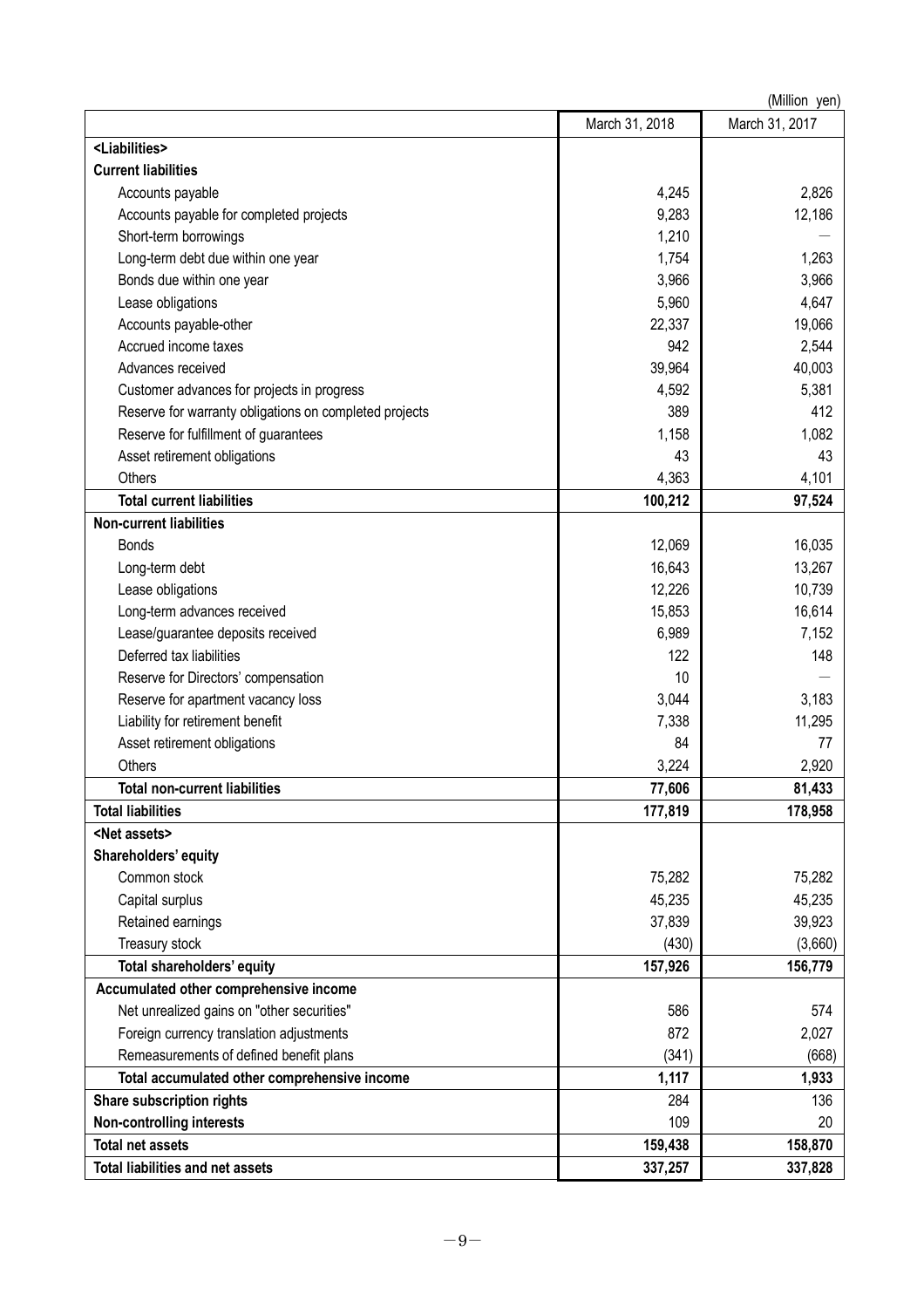# **(2) Consolidated Statements of Operations and Consolidated Statements of Comprehensive Income**

Consolidated Statements of Operations

| (Million yen)                                       |                       |                       |  |  |
|-----------------------------------------------------|-----------------------|-----------------------|--|--|
|                                                     | FY ended              | FY ended              |  |  |
|                                                     | March 31, 2018        | March 31, 2017        |  |  |
|                                                     | (Apr. 2017-Mar. 2018) | (Apr. 2016-Mar. 2017) |  |  |
| <b>Net sales</b>                                    |                       |                       |  |  |
| Sales from Leasing Business                         | 435,537               | 421,342               |  |  |
| Sales from Development Business                     | 76,587                | 80,321                |  |  |
| Sales from Other Business                           | 18,715                | 18,824                |  |  |
| <b>Total net sales</b><br>Cost of sales             | 530,840               | 520,488               |  |  |
|                                                     |                       |                       |  |  |
| Cost of Leasing Business                            | 359,262               | 351,228               |  |  |
| <b>Cost of Development Business</b>                 | 55,201                | 57,293                |  |  |
| Cost of Other Business                              | 20,298                | 19,297                |  |  |
| <b>Total cost of sales</b>                          | 434,762               | 427,820               |  |  |
| <b>Gross profit</b>                                 | 96,077                | 92,668                |  |  |
| Selling, general, and administrative expenses       |                       |                       |  |  |
| Advertising expenses                                | 4,235                 | 3,816                 |  |  |
| Sales commission expense                            | 2,289                 | 2,278                 |  |  |
| Transfer to reserve for bad debt                    | 51                    | 39                    |  |  |
| Directors' compensation                             | 799                   | 742                   |  |  |
| Salary and bonuses                                  | 33,408                | 32,469                |  |  |
| Transfer to reserve for Directors' compensation     | 10                    |                       |  |  |
| Retirement benefit cost                             | 1,844                 | 1,818                 |  |  |
| Rent expense                                        | 2,769                 | 2,724                 |  |  |
| Depreciation and amortization                       | 2,679                 | 1,649                 |  |  |
| Taxes and public charges                            | 4,965                 | 4,972                 |  |  |
| Other                                               | 20,093                | 19,259                |  |  |
| Total selling, general, and administrative expenses | 73,147                | 69,769                |  |  |
| <b>Operating profit</b>                             | 22,930                | 22,898                |  |  |
| Non-operating income                                |                       |                       |  |  |
| Interest income                                     | 109                   | 80                    |  |  |
| Dividend income                                     | 162                   | 118                   |  |  |
| Valuation gains of investment securities            | 186                   | 166                   |  |  |
| Foreign exchange gain                               |                       | 36                    |  |  |
| Other                                               | 216                   | 170                   |  |  |
| <b>Total non-operating income</b>                   | 674                   | 572                   |  |  |
| Non-operating expenses                              |                       |                       |  |  |
| Interest expenses                                   | 783                   | 734                   |  |  |
| Bond issuance fee                                   | 212                   | 241                   |  |  |
| Foreign exchange losses                             | 137                   |                       |  |  |
| Equity in losses of affiliated companies            | 0                     | 6                     |  |  |
| Other                                               | 115                   | 133                   |  |  |
| <b>Total non-operating expenses</b>                 | 1,250                 | 1,115                 |  |  |
| <b>Recurring profit</b>                             | 22,354                | 22,355                |  |  |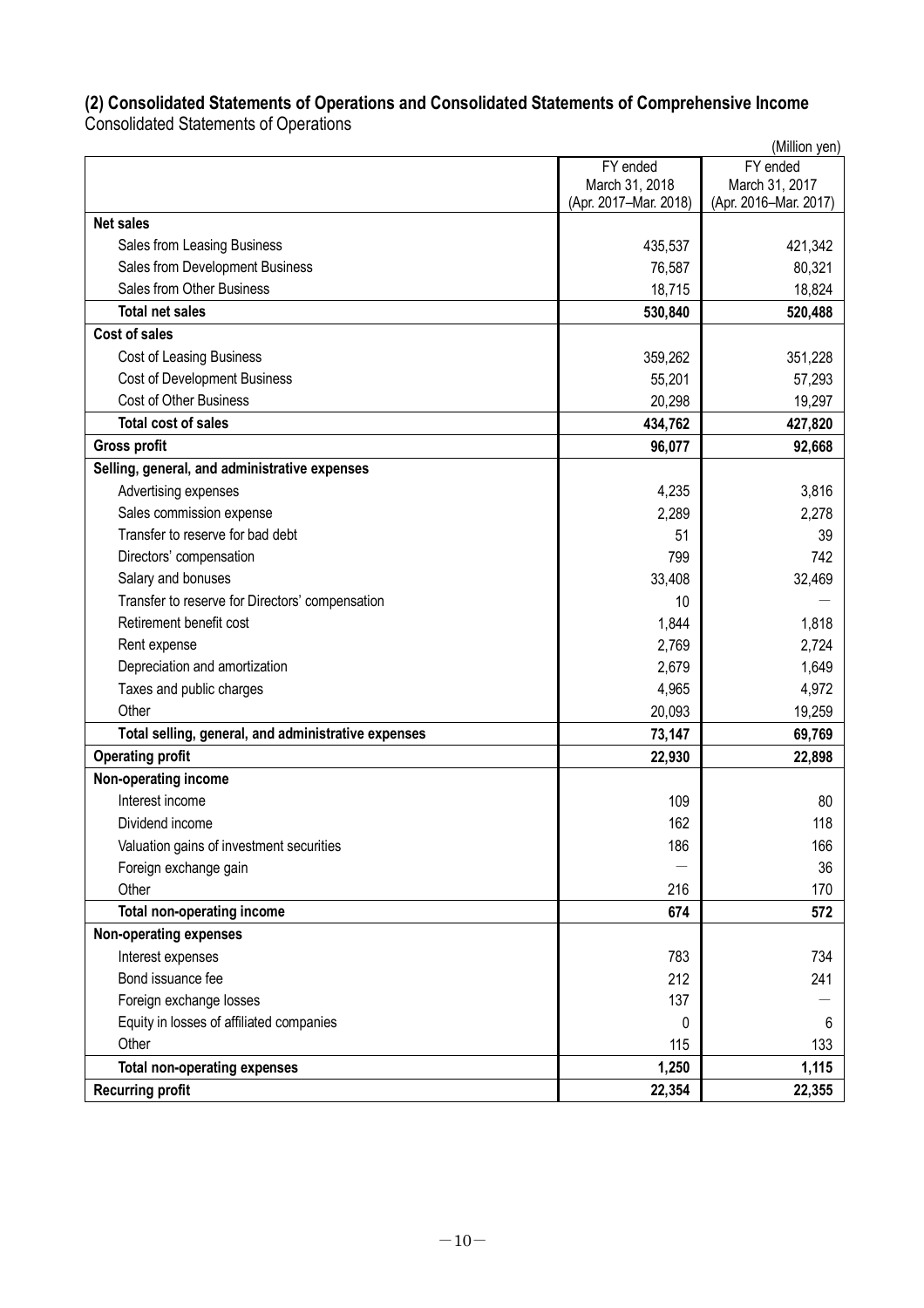|                                                       |                       | (Million yen)         |
|-------------------------------------------------------|-----------------------|-----------------------|
|                                                       | FY ended              | FY ended              |
|                                                       | March 31, 2018        | March 31, 2017        |
|                                                       | (Apr. 2017-Mar. 2018) | (Apr. 2016-Mar. 2017) |
| <b>Extraordinary income</b>                           |                       |                       |
| Gain on sales of property, plant and equipment        | 927                   | 408                   |
| Total extraordinary income                            | 927                   | 408                   |
| <b>Extraordinary losses</b>                           |                       |                       |
| Loss on sale of property, plant and equipment         | 27                    | 314                   |
| Loss on retirement of property, plant and equipment   | 112                   | 149                   |
| Impairment loss                                       | 7,594                 | 589                   |
| Loss on cancellations                                 | 66                    |                       |
| Compensation for damage                               | 330                   |                       |
| Disaster loss                                         |                       | 88                    |
| <b>Total extraordinary losses</b>                     | 8,131                 | 1,142                 |
| Income before taxes and other adjustments             | 15,150                | 21,622                |
| $Income taxes - current$                              | 856                   | 3,245                 |
| Income taxes - refund                                 |                       | (3)                   |
| Income taxes - deferred                               | (519)                 | (2,031)               |
| <b>Total income taxes</b>                             | 337                   | 1,210                 |
| Net income                                            | 14,813                | 20,411                |
| Net income attributable to non-controlling interests  | (6)                   | 10                    |
| Net income attributable to shareholders of the parent | 14,819                | 20,401                |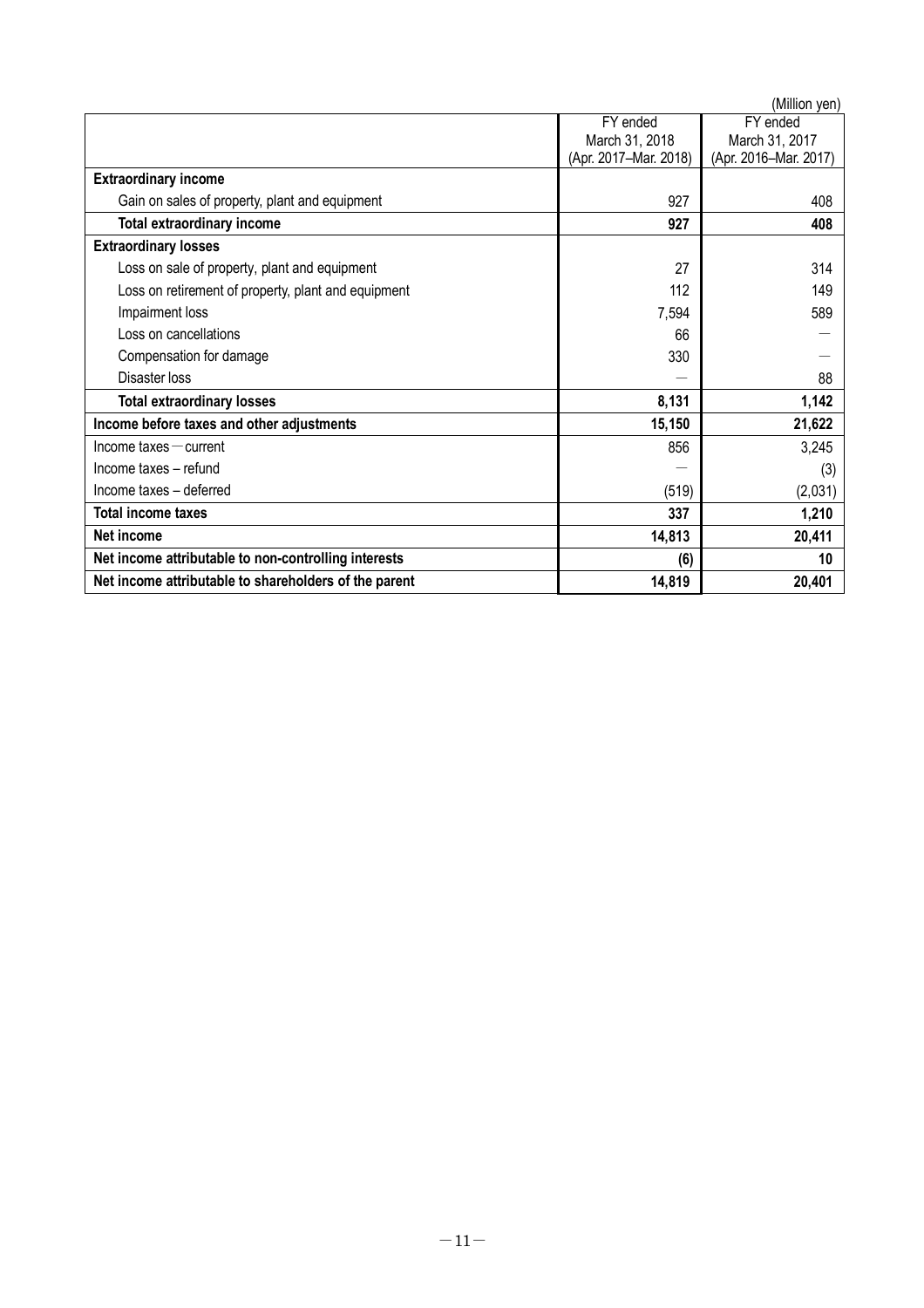# Consolidated Statements of Comprehensive Income

|                                                                 |                       | (Million yen)         |
|-----------------------------------------------------------------|-----------------------|-----------------------|
|                                                                 | FY ended              | FY ended              |
|                                                                 | March 31, 2018        | March 31, 2017        |
|                                                                 | (Apr. 2017-Mar. 2018) | (Apr. 2016-Mar. 2017) |
| Net income                                                      | 14,813                | 20,411                |
| Other comprehensive income                                      |                       |                       |
| Net unrealized gains on "other securities"                      | 12                    | 139                   |
| Foreign currency translation adjustments                        | (1, 161)              | (1,624)               |
| Remeasurements of defined benefit plans                         | 327                   | 226                   |
| Share of other comprehensive income of associates               | 6                     |                       |
| Total other comprehensive income                                | (815)                 | (1, 257)              |
| <b>Comprehensive income</b>                                     | 13,997                | 19,153                |
| (Breakdown)                                                     |                       |                       |
| Comprehensive income attributable to shareholders of the parent | 14,003                | 19,143                |
| Comprehensive income attributable to non-controlling interests  | (6)                   | 10                    |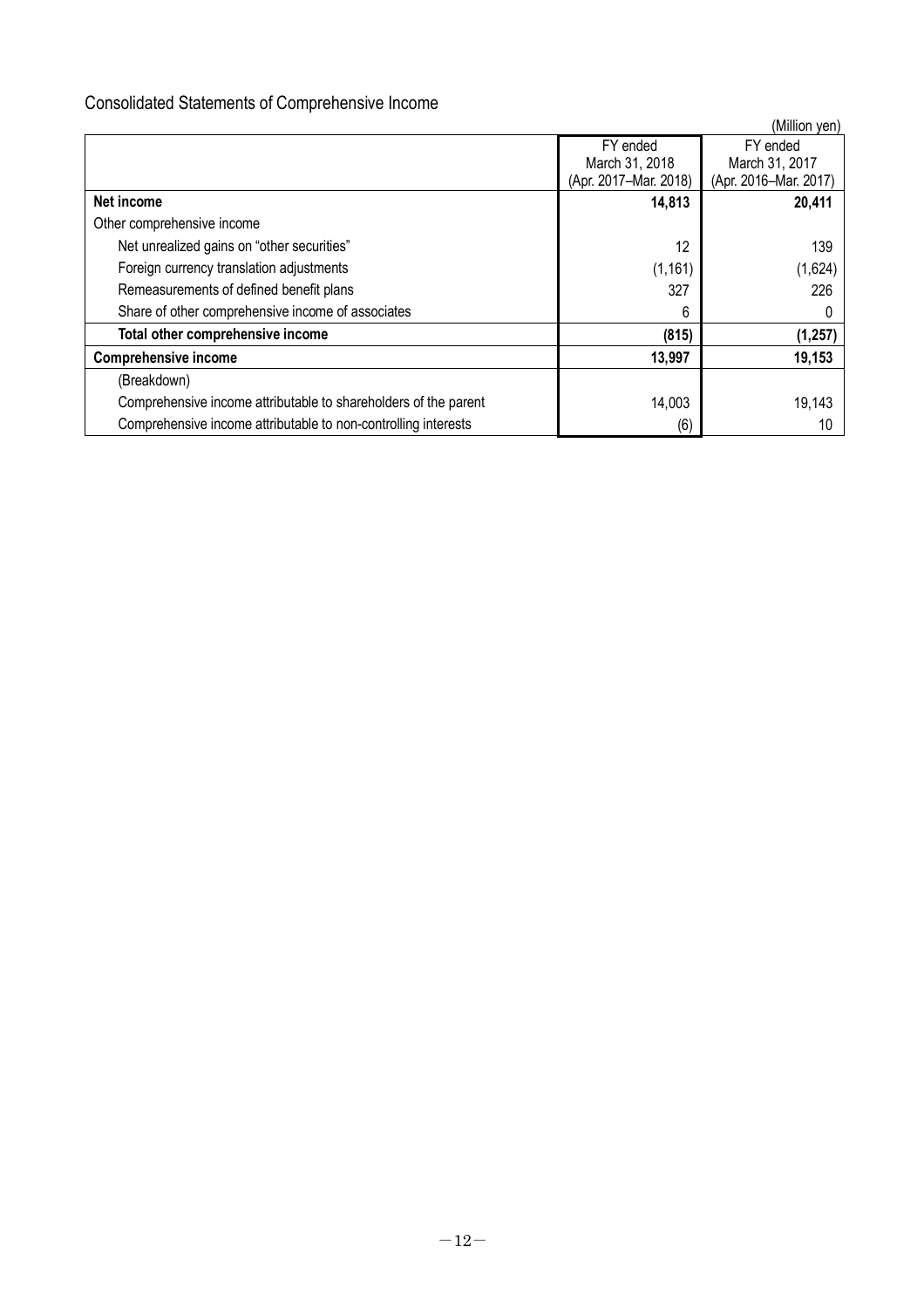# **(3) Consolidated Statements of Changes in Net Assets**

# **Fiscal year ended March 31, 2017 (April 2016–March 2017)**

|                                                              |              |                      |                   |                | (Million yen) |  |  |
|--------------------------------------------------------------|--------------|----------------------|-------------------|----------------|---------------|--|--|
|                                                              |              | Shareholders' equity |                   |                |               |  |  |
|                                                              | Common stock | Capital surplus      | Retained earnings | Treasury stock | Total         |  |  |
| Balance at the previous<br>year-end                          | 75,282       | 45,235               | 24,779            | (3,660)        | 141,636       |  |  |
| Change in the fiscal year                                    |              |                      |                   |                |               |  |  |
| Deficit disposition                                          |              |                      | (5,257)           |                | (5, 257)      |  |  |
| Net income                                                   |              |                      | 20,401            |                | 20,401        |  |  |
| Acquisition of treasury<br>stock                             |              |                      |                   | (0)            | (0)           |  |  |
| Changes in items other<br>than shareholders' equity<br>(net) |              |                      |                   |                |               |  |  |
| Total change in the fiscal<br>year                           |              |                      | 15,143            | (0)            | 15,143        |  |  |
| Balance at the current<br>year-end                           | 75,282       | 45,235               | 39,923            | (3,660)        | 156,779       |  |  |

|                                                              |                                                  |                                                   | Accumulated other comprehensive income        |          | Share                  | Non-                     |                     |
|--------------------------------------------------------------|--------------------------------------------------|---------------------------------------------------|-----------------------------------------------|----------|------------------------|--------------------------|---------------------|
|                                                              | Net unrealized<br>gains on "other<br>securities" | Foreign<br>currency<br>translation<br>adjustments | Remeasurements<br>of defined benefit<br>plans | Total    | subscription<br>rights | controlling<br>interests | Total net<br>assets |
| Balance at the previous<br>year-end                          | 435                                              | 3,651                                             | (895)                                         | 3,190    | 18                     | 20                       | 144,865             |
| Change in the fiscal year                                    |                                                  |                                                   |                                               |          |                        |                          |                     |
| Deficit disposition                                          |                                                  |                                                   |                                               |          |                        |                          | (5,257)             |
| Net income                                                   |                                                  |                                                   |                                               |          |                        |                          | 20,401              |
| Acquisition of treasury<br>stock                             |                                                  |                                                   |                                               |          |                        |                          | (0)                 |
| Changes in items other<br>than shareholders' equity<br>(net) | 139                                              | (1,624)                                           | 226                                           | (1, 257) | 118                    | (0)                      | (1, 138)            |
| Total change in the fiscal<br>year                           | 139                                              | (1,624)                                           | 226                                           | (1, 257) | 118                    | (0)                      | 14,004              |
| Balance at the current<br>year-end                           | 574                                              | 2,027                                             | (668)                                         | 1,933    | 136                    | 20                       | 158,870             |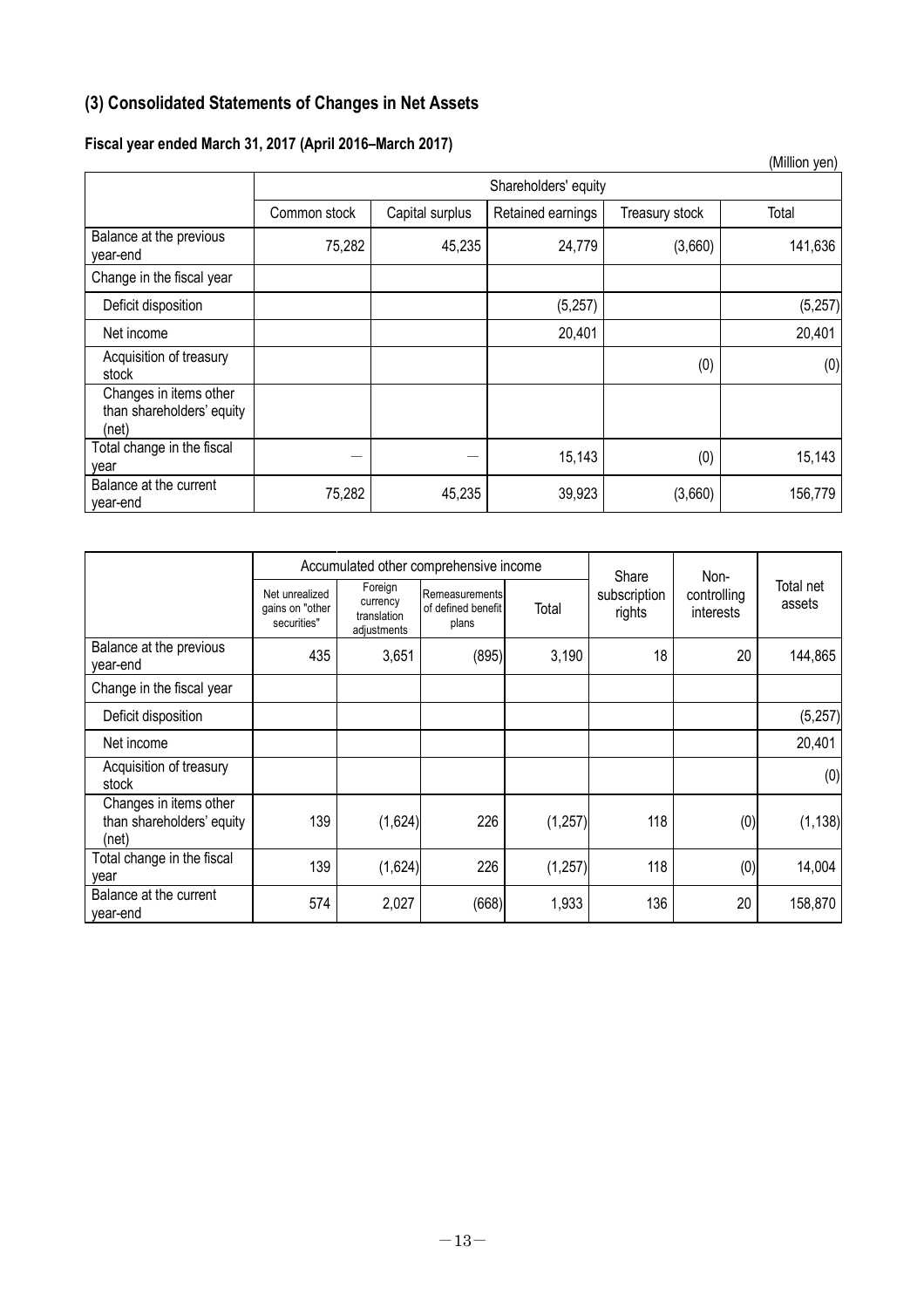# **Fiscal year ended March 31, 2018 (April 2017–March 2018)**

|                                                              |              |                      |                   |                | (Million yen) |  |  |
|--------------------------------------------------------------|--------------|----------------------|-------------------|----------------|---------------|--|--|
|                                                              |              | Shareholders' equity |                   |                |               |  |  |
|                                                              | Common stock | Capital surplus      | Retained earnings | Treasury stock | Total         |  |  |
| Balance at the previous<br>year-end                          | 75,282       | 45,235               | 39,923            | (3,660)        | 156,779       |  |  |
| Change in the fiscal year                                    |              |                      |                   |                |               |  |  |
| Deficit disposition                                          |              |                      | (5,675)           |                | (5,675)       |  |  |
| Net income                                                   |              |                      | 14,819            |                | 14,819        |  |  |
| Acquisition of treasury<br>stock                             |              |                      |                   | (8,000)        | (8,000)       |  |  |
| Disposal of treasury stock                                   |              |                      |                   | $\overline{2}$ | 3             |  |  |
| Retirement of treasury<br>stock                              |              | (1)                  | (11, 227)         | 11,228         |               |  |  |
| Changes in items other<br>than shareholders' equity<br>(net) |              |                      |                   |                |               |  |  |
| Total change in the fiscal<br>vear                           |              |                      | (2,083)           | 3,230          | 1,146         |  |  |
| Balance at the current<br>year-end                           | 75,282       | 45,235               | 37,839            | (430)          | 157,926       |  |  |

|                                                              | Accumulated other comprehensive income           |                                                   |                                               |       | Share                  | Non-                     |                     |
|--------------------------------------------------------------|--------------------------------------------------|---------------------------------------------------|-----------------------------------------------|-------|------------------------|--------------------------|---------------------|
|                                                              | Net unrealized<br>gains on "other<br>securities" | Foreign<br>currency<br>translation<br>adjustments | Remeasurements<br>of defined benefit<br>plans | Total | subscription<br>rights | controlling<br>interests | Total net<br>assets |
| Balance at the previous<br>year-end                          | 574                                              | 2,027                                             | (668)                                         | 1,933 | 136                    | 20                       | 158,870             |
| Change in the fiscal year                                    |                                                  |                                                   |                                               |       |                        |                          |                     |
| Deficit disposition                                          |                                                  |                                                   |                                               |       |                        |                          | (5,675)             |
| Net income                                                   |                                                  |                                                   |                                               |       |                        |                          | 14,819              |
| Acquisition of treasury<br>stock                             |                                                  |                                                   |                                               |       |                        |                          | (8,000)             |
| Disposal of treasury stock                                   |                                                  |                                                   |                                               |       |                        |                          | 3                   |
| Retirement of treasury<br>stock                              |                                                  |                                                   |                                               |       |                        |                          |                     |
| Changes in items other<br>than shareholders' equity<br>(net) | 12                                               | (1, 154)                                          | 327                                           | (815) | 147                    | 89                       | (578)               |
| Total change in the fiscal<br>vear                           | 12                                               | (1, 154)                                          | 327                                           | (815) | 147                    | 89                       | 568                 |
| Balance at the current<br>year-end                           | 586                                              | 872                                               | (341)                                         | 1,117 | 284                    | 109                      | 159,438             |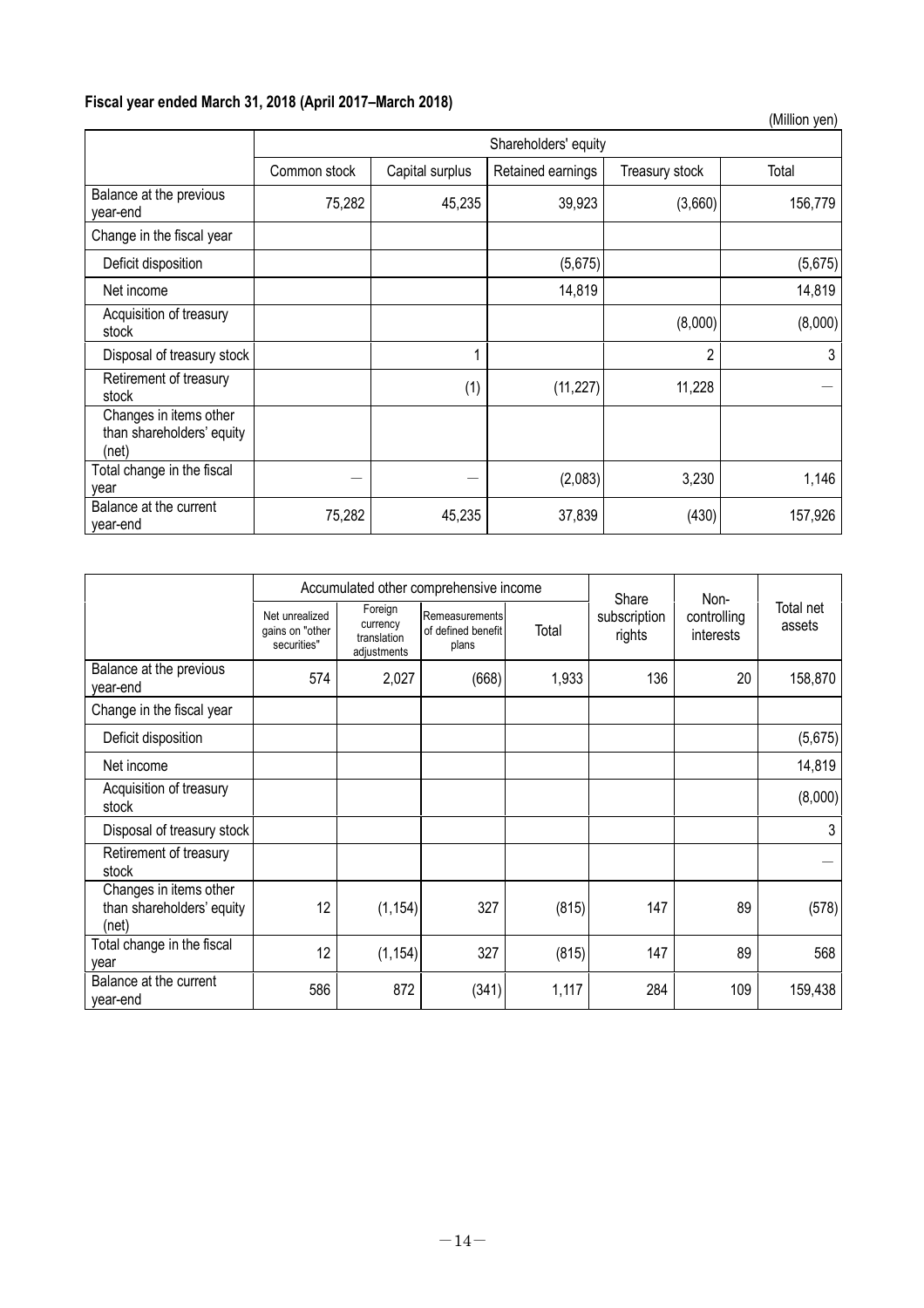# **(4) Consolidated Statements of Cash Flows**

|                                                                   |                       | (Million yen)         |
|-------------------------------------------------------------------|-----------------------|-----------------------|
|                                                                   | FY ended              | FY ended              |
|                                                                   | March 31, 2018        | March 31, 2017        |
|                                                                   | (Apr. 2017-Mar. 2018) | (Apr. 2016-Mar. 2017) |
| Cash flows from operating activities                              |                       |                       |
| Income before taxes and minority interests                        | 15,150                | 21,622                |
| Depreciation                                                      | 11,726                | 9,336                 |
| Impairment loss                                                   | 7,594                 | 589                   |
| <b>Disaster loss</b>                                              |                       | 88                    |
| Loss on compensation for damage                                   | 330                   |                       |
| Amortization of goodwill                                          | 522                   | 428                   |
| Increase (decrease) in reserve for doubtful accounts              | 28                    | 201                   |
| Increase (decrease) in liability for retirement benefits          | (3,786)               | 1,297                 |
| Increase (decrease) in reserve for apartment vacancy loss         | (138)                 | (619)                 |
| Interest and dividend income                                      | (271)                 | (199)                 |
| Interest expense                                                  | 783                   | 734                   |
| Foreign exchange loss (gain)                                      | 137                   | (36)                  |
| Equity in losses (earnings) of affiliated companies               | 0                     | 6                     |
| Loss (gain) from evaluation of investment securities              | (186)                 | (166)                 |
| Loss (gain) on sale of property, plant and equipment              | (899)                 | (94)                  |
| Write-offs of property, plant and equipment                       | 112                   | 149                   |
| Decrease (increase) in accounts receivable                        | (252)                 | 633                   |
| Decrease (increase) in real estate for sale in progress           | (960)                 |                       |
|                                                                   |                       | (139)                 |
| Decrease (increase) in work in process                            | 60                    | 272                   |
| Decrease (increase) in long-term prepaid expenses                 | 369                   | 324                   |
| Increase (decrease) in accounts payable                           | (1, 105)              | (883)                 |
| Increase (decrease) in customer advances for projects in progress | (789)                 | 296                   |
| Increase (decrease) in advances received                          | (823)                 | (3, 141)              |
| Increase (decrease) in guarantee deposits received                | (159)                 | (407)                 |
| Increase (decrease) in accrued consumption taxes                  | 934                   | (6)                   |
| Other                                                             | 302                   | 1,473                 |
| Subtotal                                                          | 28,682                | 31,760                |
| Interest and dividends received                                   | 355                   | 273                   |
| Interest paid                                                     | (714)                 | (690)                 |
| Income taxes paid                                                 | (1,902)               | (3, 839)              |
| Net cash provided by operating activities                         | 26,420                | 27,504                |
| Cash flows from investing activities                              |                       |                       |
| Purchase of property, plant and equipment                         | (9, 856)              | (4,318)               |
| Proceeds from sale of property, plant and equipment               | 14,121                | 16,744                |
| Payment for purchase of intangible assets                         | (818)                 | (959)                 |
| Payment for purchase of investment securities                     | (5,966)               | (2,761)               |
| Proceeds from sale of investment securities                       | 22                    | 14                    |
| Payment for purchase of shares in subsidiaries                    | (401)                 | (5, 402)              |
| Payment for loans                                                 | (8)                   | (22)                  |
| Proceeds from collection of loans                                 |                       | 22                    |
|                                                                   | 14                    |                       |
| Payment for deposit of fixed deposits                             | (1,500)               | (11, 878)             |
| Proceeds from withdrawal of fixed deposits                        | 5,486                 | 1,200                 |
| Other                                                             | (670)                 | (1, 292)              |
| Net cash provided by (used in) investing activities               | 423                   | (8,653)               |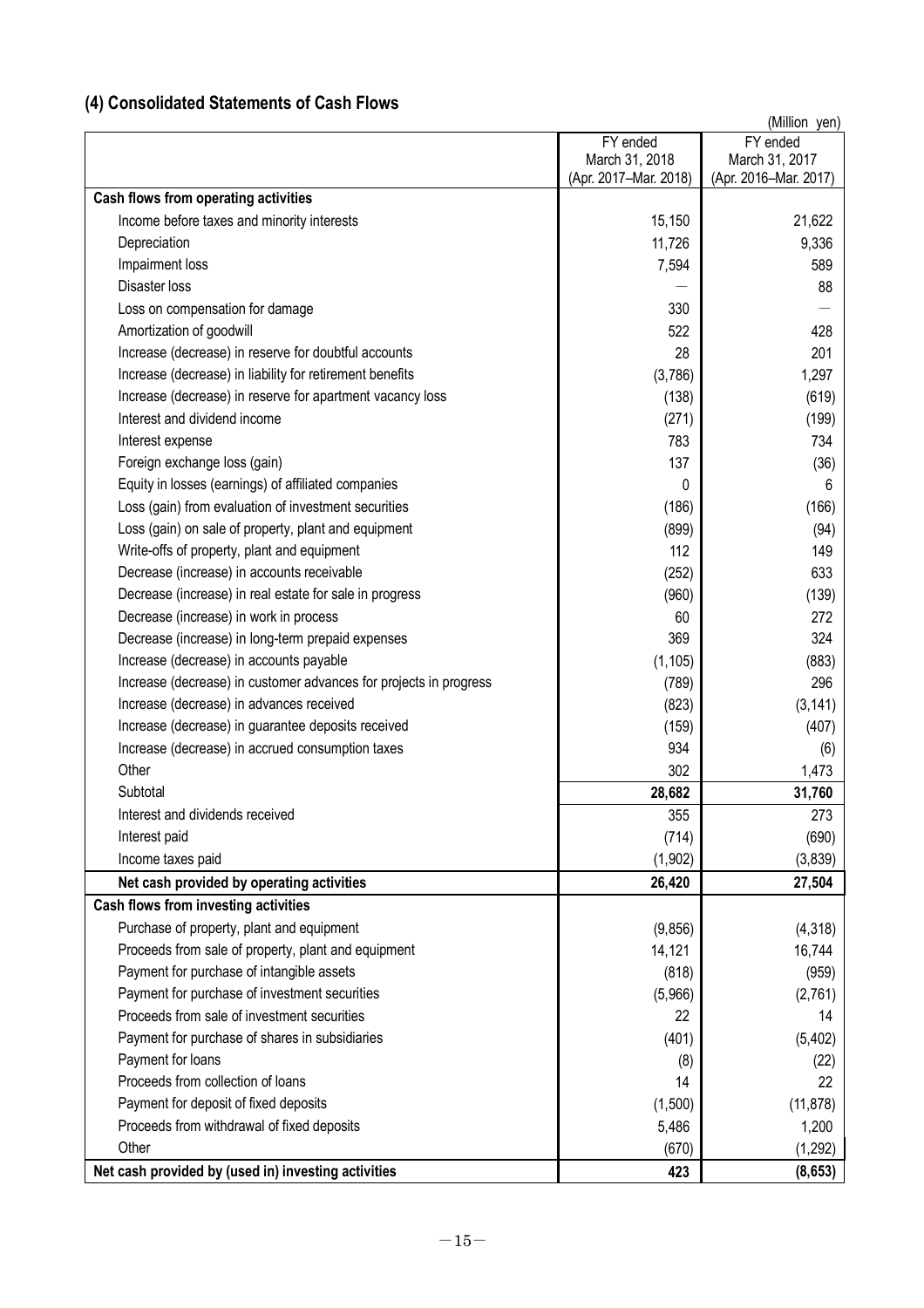|                                                              |                       | (Million yen)         |
|--------------------------------------------------------------|-----------------------|-----------------------|
|                                                              | FY ended              | FY ended              |
|                                                              | March 31, 2018        | March 31, 2017        |
|                                                              | (Apr. 2017-Mar. 2018) | (Apr. 2016-Mar. 2017) |
| Cash flows from financing activities                         |                       |                       |
| Proceeds from short-term debt                                | 2,455                 | 200                   |
| Repayment of short-term debt                                 | (1,250)               | (265)                 |
| Proceeds from long-term debt                                 | 4,303                 | 235                   |
| Repayment of long-term debt                                  | (1,268)               | (1, 423)              |
| Repayment of finance lease obligations                       | (6, 795)              | (3,212)               |
| Payment for redemption of bonds                              | (3,966)               | (4,326)               |
| Payment for purchase of treasury stock                       | (8,000)               | (0)                   |
| Payment of dividends to non-controlling interests            | (3)                   |                       |
| Proceeds from exercise of stock options                      | 2                     |                       |
| Payment of dividends                                         | (5,675)               | (5,257)               |
| Net cash provided by (used in) financing activities          | (20, 197)             | (14, 048)             |
| Effect of exchange rate changes on cash and cash equivalents | (166)                 | 137                   |
| Net increase (decrease) in cash and cash equivalents         | 6,480                 | 4,940                 |
| Cash and cash equivalents at beginning of period             | 91,766                | 86,826                |
| Cash and cash equivalents at end of period                   | 98,246                | 91,766                |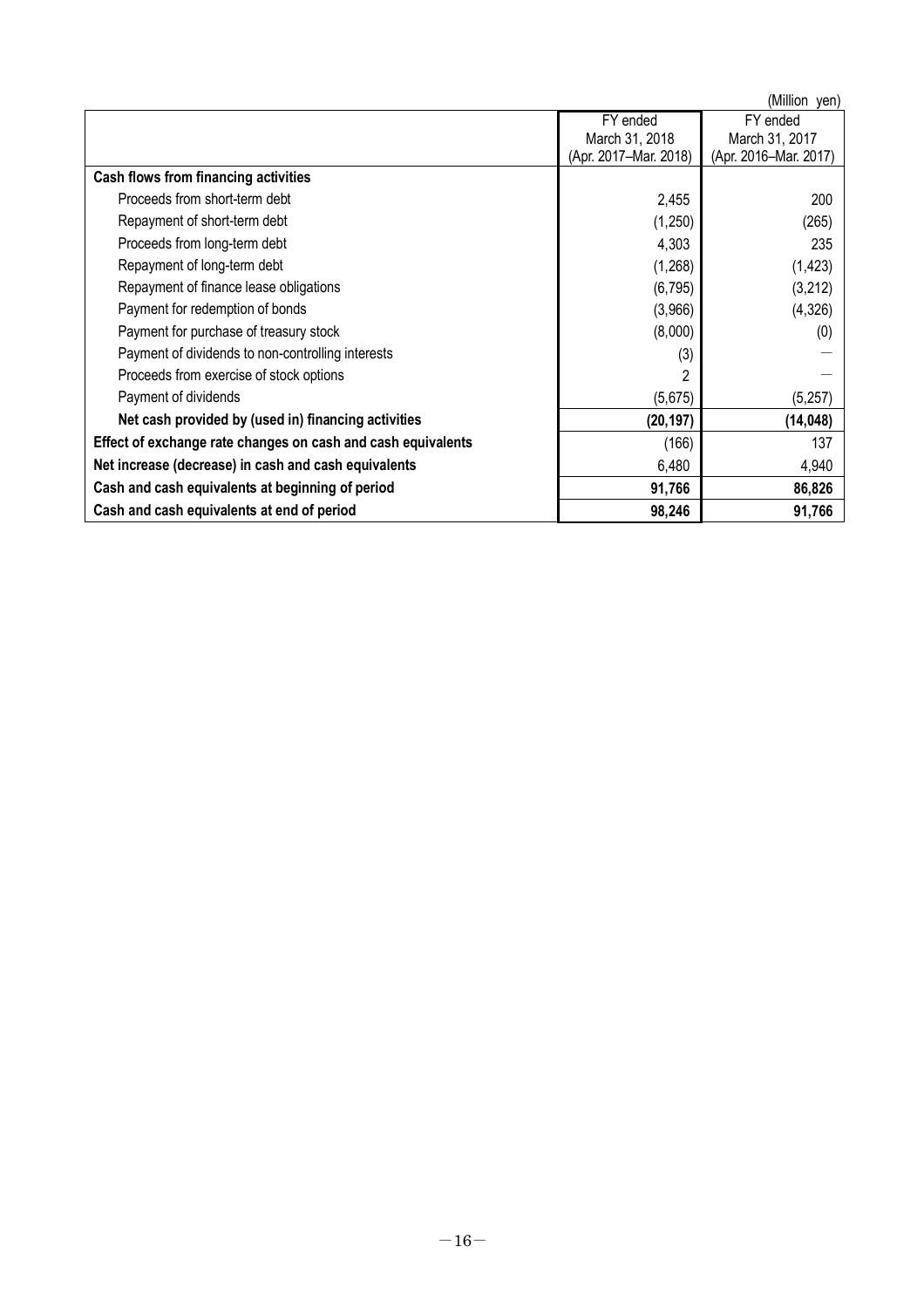# **(5) Notes Regarding Consolidated Financial Statements (Notes Regarding the Premise of the Company as a Going Concern)**

There are no relevant items.

## (Segment Information) **Fiscal Year ended March 31, 2017 (April 1, 2016 through March 31, 2017)**

| (Million yen)                                                          |                            |                                |                                        |                                               |                  |                         |                   |
|------------------------------------------------------------------------|----------------------------|--------------------------------|----------------------------------------|-----------------------------------------------|------------------|-------------------------|-------------------|
|                                                                        | Reportable Segment         |                                |                                        |                                               |                  | Consolidated            |                   |
|                                                                        | Leasing<br><b>Business</b> | Development<br><b>Business</b> | <b>Elderly Care</b><br><b>Business</b> | Hotels, Resort,<br>& Other<br><b>Business</b> | Segment<br>Total | Adjustments<br>(Note 1) | Total<br>(Note 2) |
| Net sales                                                              |                            |                                |                                        |                                               |                  |                         |                   |
| Sales to customers                                                     | 421,342                    | 80,321                         | 11,536                                 | 7,287                                         | 520,488          |                         | 520,488           |
| Inter-segment sales and<br>transfers                                   | 32                         | 610                            |                                        | 3,230                                         | 3,872            | (3, 872)                |                   |
| Total                                                                  | 421,374                    | 80,931                         | 11,536                                 | 10,517                                        | 524,361          | (3, 872)                | 520,488           |
| Segment earnings (or loss)                                             | 23,009                     | 5,786                          | (1,667)                                | (417)                                         | 26,711           | (3, 812)                | 22,898            |
| Segment assets                                                         | 121,642                    | 20,834                         | 2,918                                  | 54,915                                        | 200,310          | 137,517                 | 337,828           |
| Other items                                                            |                            |                                |                                        |                                               |                  |                         |                   |
| Depreciation                                                           | 6,484                      | 184                            | 81                                     | 1,377                                         | 8,129            | 1,207                   | 9,336             |
| Increase in property, plant<br>and equipment, and<br>intangible assets | 9,171                      | 87                             | 123                                    | 2,790                                         | 12,173           | 1,568                   | 13,741            |

### **Fiscal Year ended March 31, 2018 (April 1, 2017 through March 31, 2018)**

|                                                   |                            |                                |                                        |                                               | (Million yen)    |                         |                   |
|---------------------------------------------------|----------------------------|--------------------------------|----------------------------------------|-----------------------------------------------|------------------|-------------------------|-------------------|
|                                                   | Reportable Segment         |                                |                                        |                                               |                  | Consolidated            |                   |
|                                                   | Leasing<br><b>Business</b> | Development<br><b>Business</b> | <b>Elderly Care</b><br><b>Business</b> | Hotels, Resort,<br>& Other<br><b>Business</b> | Segment<br>Total | Adjustments<br>(Note 2) | Total<br>(Note 3) |
| Net sales                                         |                            |                                |                                        |                                               |                  |                         |                   |
| Sales to customers                                | 435,537                    | 76,584                         | 12,807                                 | 5,908                                         | 530,840          |                         | 530,840           |
| Inter-segment sales and<br>transfers              | 131                        | 65                             |                                        | 3,541                                         | 3,738            | (3,738)                 |                   |
| Total                                             | 435,669                    | 76,652                         | 12,807                                 | 9,449                                         | 534,578          | (3,738)                 | 530,840           |
| Segment earnings (or loss)                        | 26,062                     | 3,663                          | (1, 596)                               | (846)                                         | 27,283           | (4, 353)                | 22,930            |
| Segment assets                                    | 112,516                    | 19,572                         | 3,553                                  | 56,808                                        | 192,450          | 144,807                 | 337,257           |
| Other items                                       |                            |                                |                                        |                                               |                  |                         |                   |
| Depreciation                                      | 7,946                      | 195                            | 106                                    | 1,278                                         | 9,526            | 2,199                   | 11,726            |
| Increase in property, plant<br>and equipment, and | 14,207                     | 117                            | 93                                     | 5,369                                         | 19,787           | 637                     | 20,424            |
| intangible assets                                 |                            |                                |                                        |                                               |                  |                         |                   |

Note 1: Breakdown of adjustments is as follows.

Segment earnings (or loss) (Million yen)

| , , , , , , , , , , , , , , , , |                         |                         |  |  |  |
|---------------------------------|-------------------------|-------------------------|--|--|--|
|                                 | FY ended March 31, 2018 | FY ended March 31, 2017 |  |  |  |
| Inter-segment eliminations      | (243)                   | (277)                   |  |  |  |
| Corporate expenses*             | (4, 109)                | (3, 349)                |  |  |  |
| Total                           | (4, 353)                | (3,626)                 |  |  |  |

\*Corporate expenses consist mainly of general administrative expenses for administrative departments that are not part of reportable segments.